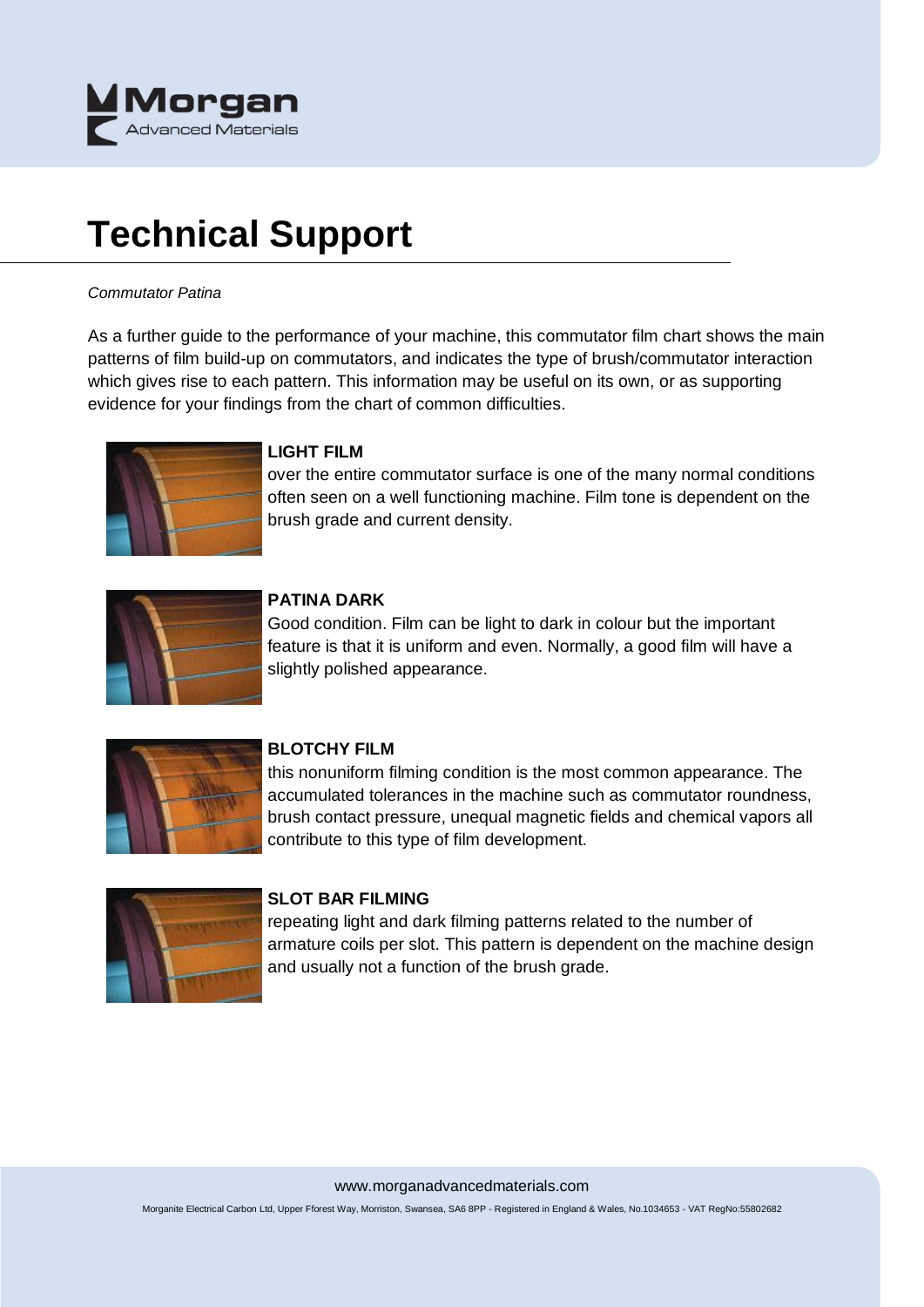



# **STREAKING**

of only the film is not detrimental to the commutator. Brush and commutator life are not at risk in this condition. If metal transfer develops, this condition will progress into threading. This type of filming can be dependent on current density or brush grade.



# **BRIGHT SPOTS**

Bright spots in the film suggest poor contact or overloading. the resultant under-brush sparkling tends to destroy the patina and will eventually erode the commutator.



#### **BAR BURNING**

is the erosion of the trailing edge of the commutator bar. Failed machine components, maladjusted electrical symmetry of the machine or a poor commutating brush can result in bar burning. If not corrected, this condition can cause severe commutator damage or a flashover.



## **SLOT BAR BURNING**

results in commutator erosion of every second, third, or fourth bar depending on the winding design of the armature. Improper brush material, brush design or electrical ad justment of the machine can cause this condition.This condition severely damages the commutator and reduces brush life.



## **PATINA STREAKED WITH COLLECTOR WEAR**

A streaky film with no commutator wear, tracks can vary in width and colour. Caused by atmospheric conditions (humidity, oil vapour or other gases) or insufficient load.



#### **PITCH BAR BURNING**

results in commutator bars being eroded in a pattern related to 1/2 the number of brush arms, progressing into a pattern equal to the number of brush arms. This condition is caused by a cyclic mechanical or electrical disturbance such as an unbalanced armature, misaligned shafts, bent shaft, bad bearings, weak foundation, failed equalizers or a poor riser connection. If not corrected this condition will result in a flashover

#### www.morganadvancedmaterials.com

Morganite Electrical Carbon Ltd, Upper Fforest Way, Morriston, Swansea, SA6 8PP - Registered in England & Wales, No.1034653 - VAT RegNo:55802682